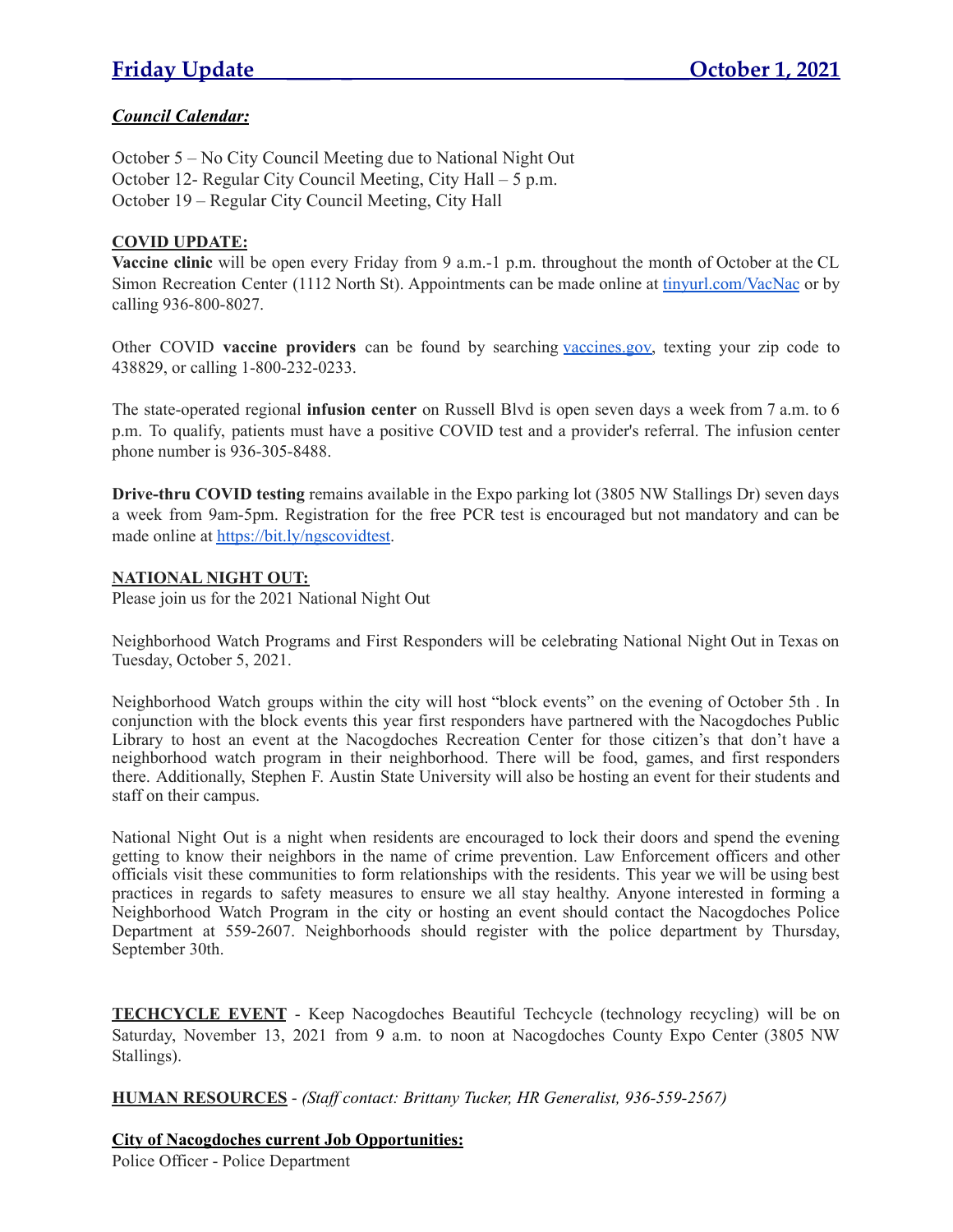Office Assistant I - CID - Police Department Communications Dispatcher - Police Department Human Resources Director - Human Resources Utility Construction Operator - Utility Construction Building Official - Inspections Part-time Intern - Non Departmental Streets Superintendent - Streets Office Assistant II - Planning & Zoning Part-Time Code Enforcement Technician - Inspections Laborer - Street Equipment Operator I - Streets Equipment Operator II - Sanitation Disposal Animal Control Officer - Animal Services System Technician - Information Technology

# **CONVENTION AND TOURISM** - *(Staf contact: Sherry Morgan, Director, 936-564-7351)*

You can subscribe to the Visit Nacogdoches newsletter at <http://visitnacogdoches.org/subscribe> What's happening and other events can be viewed at <https://conta.cc/38DAzy3>

**RECREATION:** *(Staf contact: Joy Palmer, Recreation Supervisor, 936-559-2960)* Youth Volleyball games begin this week.

Youth basketball ages 5-14 has started registration until October 22nd.

Pickleball Tournament October 23rd is still open for registration and we are accepting donations to go towards revitalizing the old Marony tennis courts.

Monster Bash coming up on October 29th. We hope to make this a super fun family friendly night. Plan on joining us!

# **LIBRARY** - (*Staf contact: Mercedes Franks, Library Manager, 936-560-2970*)

The library received its official Letter of Accreditation for FY 19-20 from the Texas State Library and Archives Commission. This means that the library met all reporting standards, which include, local government financial support, collection standards, and hours of operation. The library is eligible to apply for grants and receive discounted library services from the state library. COVID closures made it more challenging for libraries to meet the standards, but our library, like many, adapted by providing online and curbside services even while the building was closed.

The library has scheduled many events this coming week for the NEA Big Read. The featured event is *The House on Mango Street* Keynote Discussion on October 5th. Panelists include SFA professors, Dr. Kenneth Untiedt, Dr. Garbriela Miranda-Recinos, Dr. José Neftalí Recinos, and Dr. Leslie Cecil.

Other NEA Big Read events this week:

Mango Street Pop-Up on Church Street, October 2

Name Jewelry for Teens, October 6

Book Discussion & Wine Glass Etching at Naca Valley, October 7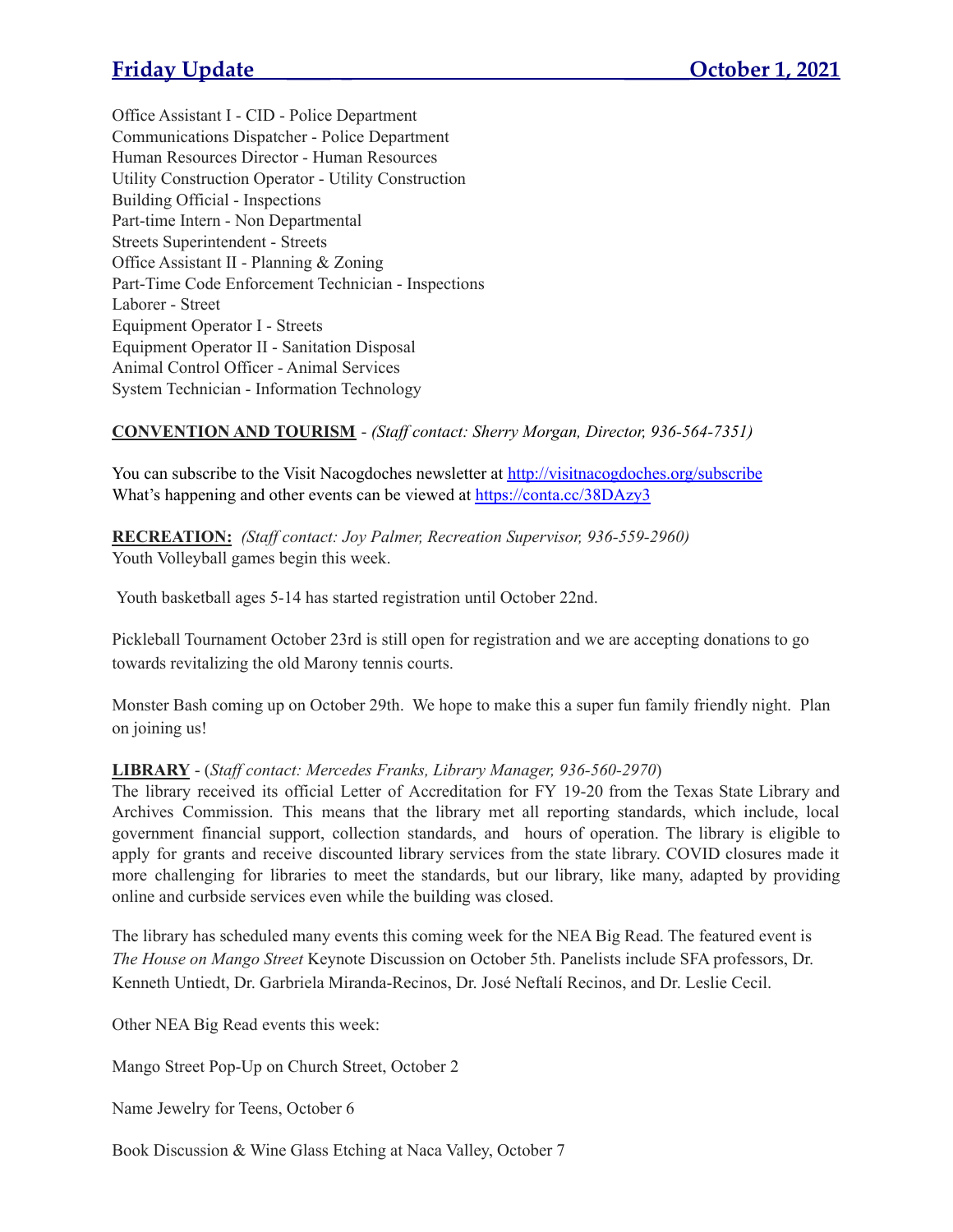Poetry Workshop at Falling Star Gallery, October 9

Seed Swap, October 9

#### **HISTORIC SITES & MAIN STREET** - *(Staf contact: Jessica Sowell, Community Services Assistant Director)*

The Main Street Department in partnership with the Parks Department and Public Works Department is kicking off a Downtown Clean Sweep initiative this October. We will focus on cleaning up East Main Street from North St. to University Dr. during the month of October. This will entail weeding and edging sidewalks, trimming overhanging trees, replacing damaged signs and identifying larger maintenance issues such as broken and cracked sidewalks. We will have a public meeting at the Mound and Main Parking Lot on Wednesday, October 13th at 10:30am - if you see a maintenance issue you'd like us to work on, please come and tell us. Maintenance issues can also be reported using the Nac 311 app.

# **PUBLIC INFORMATION OFFICE** – *(Staf contact: Bethanie Grif in, Public Information Of icer, 936-462-8267)*

# *Daily Sentinel:*

One dead, two wounded in drive-by shooting on Dolph St. (Sgt. Brett Ayres quoted from press release) Library books Big Read events including return of festival (Crystal Hicks quoted) City approves annual NEDCO contract (quoted from City Council Meeting) Total cases drop for second day but deaths and new infections rise (Fire Chief Keith Kiplinger quoted)

# *KTRE:*

Nacogdoches police release name of women killed in drive-by shooting on Dolph Street (from press release)

Nacogdoches Police: One dead, two injured after drive-by shooting (from press release)

# **FIRE DEPARTMENT** – *(Staf contact: Keith Kiplinger, Fire Chief, 936-559-2540)*

The new Aerial Tower arrived last week and firefighters received factory training this week. Firefighters will continue to train over the next 10 days and have already started equipping the truck. The truck will officially go into service following a "Push In Ceremony." . We encourage the community to come out to the ceremony and an open house on October 11 at 6PM at Fire Station 1 on North Street. (Exhibit A)

Four firefighters are preparing to deploy through TIFMAS as part of a statewide effort to provide booster doses of Pfizer to nursing home patients. The deployment will likely last 2-4 weeks and all costs, including backfill, will be covered by the Texas Division of Emergency Management. Nacogdoches firefighters are working with our local nursing homes to ensure that every resident needing a Pfizer booster or 3rd shot of Moderna (immunocompromised) receives their vaccine.

The Nacogdoches COVID Antibody Infusion Center has served almost 1800 patients since opening. This has kept our healthcare infrastructure from collapsing during the height of this surge. Both hospitals and numerous local physicians have expressed thanks that the City and County were able to support the logistics of the center.